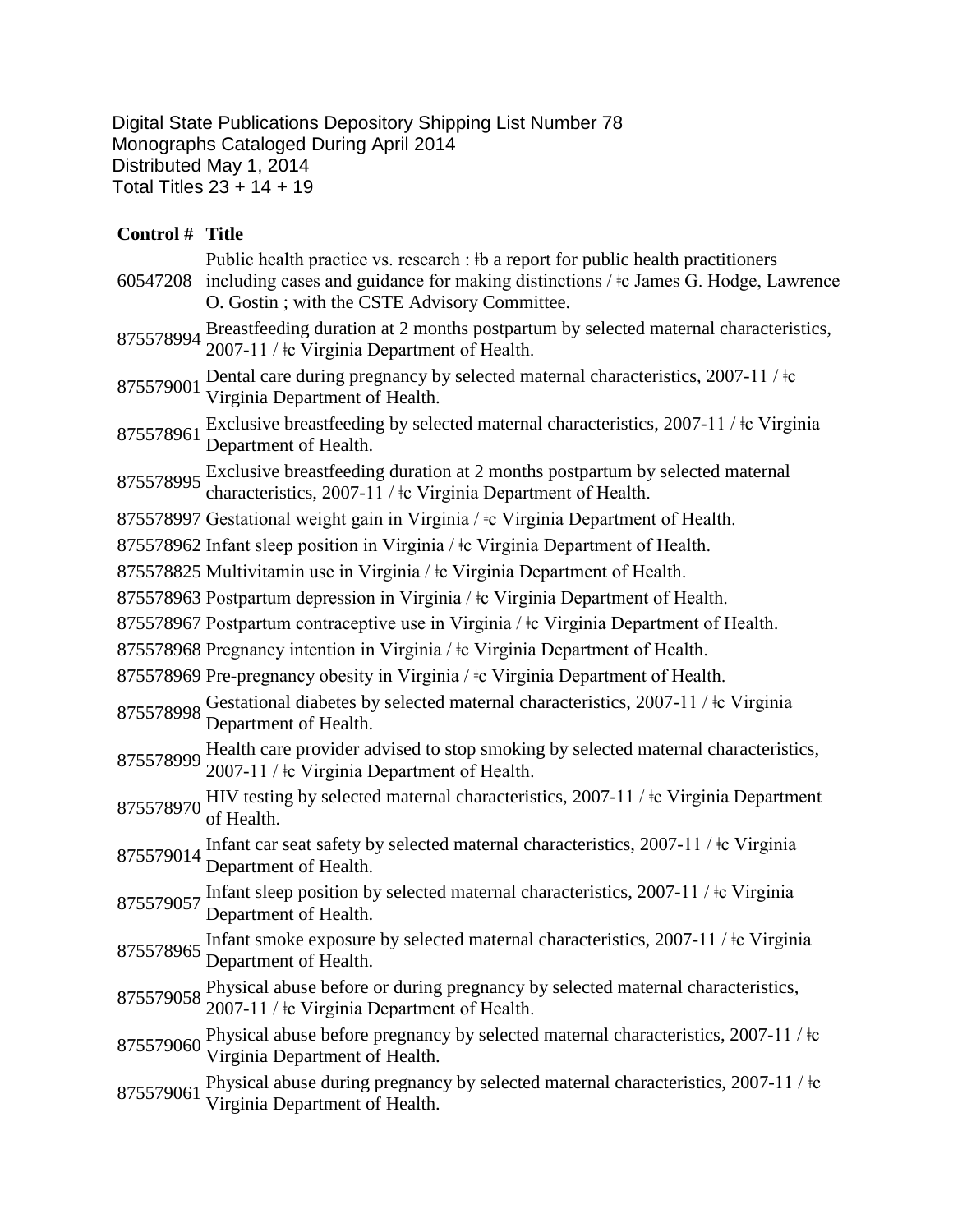- Postpartum contraception counseling by selected maternal characteristics, 2007-11 /  $875579000 \underset{\text{to}}{\overset{\text{F}}{\text{cos}}\text{F}} \text{Virginia Department of Health.}$
- 875579078 Postpartum contraceptives by selected maternal characteristics, 2007-11 /  $\pm$ c Virginia Department of Health.

<sup>876703833</sup> Questions commonly asked about PRAMS/Preguntas mas comunes sobre PRAMS / ǂc Virginia Department of Health, Office of Family Health Services.

- 876831307 Do you have questions about your family's health? / ‡c Virginia Department of Health.
- 876831406 *;* Tiene preguntas sobre la salud familiar? / ‡c Virginia Department of Health.
- 876831408 Preconception multivitamin use by selected maternal characteristics, 2007-11 / ‡c Virginia Department of Health, Office of Family Health Services.
- <sup>876831373</sup> Pregnancy intention by selected maternal characteristics, 2007-11 / ǂc Virginia Department of Health, Office of Family Health Services.
- 876831374 Stepping stones to success : ‡b teacher to teacher / ‡c Virginia Department of Education.
- 876831375 Stepping stones to success II :  $\frac{1}{2}$  to collaboration: working together for all students /  $\frac{1}{2}$ c Virginia Department of Education.
- 876831409 Suicide prevention guidelines :  $\frac{1}{2}$  [par.] 22.1-272.1 Code of Virginia.
- 876831369 DMV guide for family members and friends of the recently deceased /  $\pm$ c Virginia Department of Motor Vehicles.
- 876831410 Moving violations and point assessments : ‡b the Virginia Driver Improvement Program / ‡c Virginia Department of Motor Vehicles.
- 876831411 Infracciones de la circulación y cálculo de puntos : ‡b programa de mejoramiento para conductores de Virginia / ǂc Virginia Department of Motor Vehicles.
- 876831412 Welcome to Virginia : ‡b information you need to title and register your vehicle in Virginia / ‡c Virginia Department of Motor Vehicles.
- 876831434 Bienvenido a Virginia : ‡b la información que necesita para sacar el título y registrar su vehículo en Virginia /  $\pm c$  Virginia Department of Motor Vehicles.
- 876831435 Virginia is tough : ‡b on drunk and drugged drivers / ‡c Virginia Department of Motor Vehicles.
- 878416191 Virginia es muy estricta con los conductores borrachos y drogados /  $\pm$ c Virginia Department of Motor Vehicles.
- 878416243 Experience and knowledge : ‡b the keys to safe motorcycle riding / ‡c Virginia Department of Motor Vehicles.
- 878416244 Military guide / ǂc Virginia Department of Motor Vehicles.
- 878416121 Disabled parking privileges /  $\pm c$  Virginia Department of Motor Vehicles.

Motor carrier guidelines for the International Registration Plan (IRP), International

878416360 Fuel Tax Agreement (IFTA), Unified Carrier Registration Act (UCRA), and For-Hire Intrastate Operating Authority / ‡c Virginia Department of Motor Vehicles.